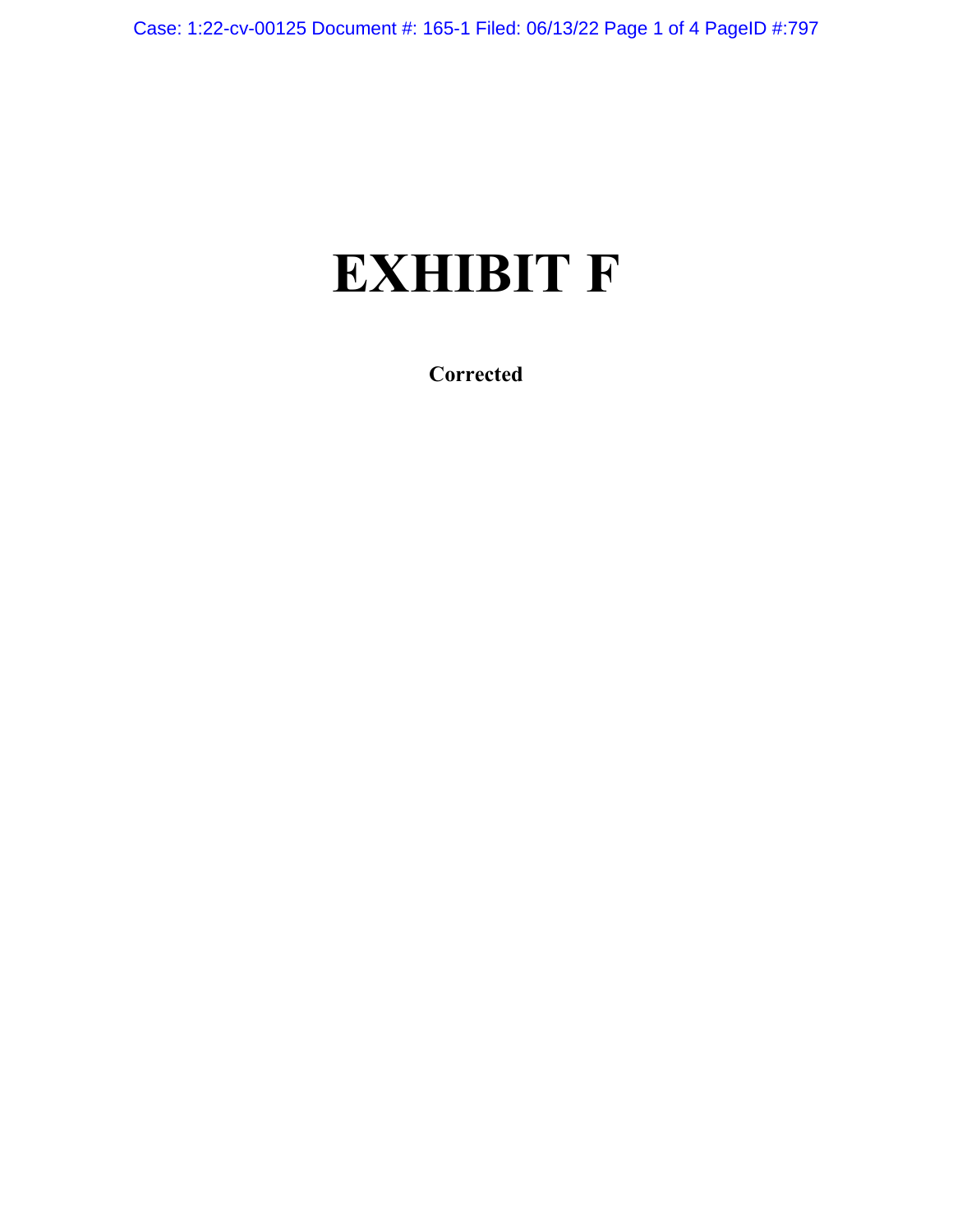#### **EXHIBIT F**

#### **TABLE 1**

|                     | 2021<br><b>Unrestricted</b><br><b>Endowment</b> | <b>Additional 2%</b><br><b>Unrestricted</b><br><b>Endowment</b><br><b>Spending</b> | <b>Total Number of</b><br><b>Aided</b><br><b>Undergraduates</b><br>2020-2021 | Avg. Need-<br><b>Based Grant</b><br><b>Per Student</b><br>2020-2021 | Est. Avg.<br><b>Net Price for</b><br><b>Aided</b><br><b>Students</b><br>$2020 - 2021$ <sup>1</sup> | <b>Additional</b><br><b>Money Per</b><br><b>Aided Student</b><br>Per Year |
|---------------------|-------------------------------------------------|------------------------------------------------------------------------------------|------------------------------------------------------------------------------|---------------------------------------------------------------------|----------------------------------------------------------------------------------------------------|---------------------------------------------------------------------------|
| <b>Brown</b>        | \$960,328,000                                   | \$19,206,560                                                                       | 2,941                                                                        | \$53,276                                                            | \$27,172                                                                                           | \$6,531                                                                   |
| CalTech             | \$848,658,000                                   | \$16,973,160                                                                       | 459                                                                          | \$49,806                                                            | \$28,611                                                                                           | \$36,979                                                                  |
| Columbia*           | \$4,449,457,000                                 | \$88,989,140                                                                       | 4,953                                                                        | \$55,773                                                            | \$24,566                                                                                           | \$17,967                                                                  |
| <b>Cornell</b>      | \$1,726,967,000                                 | \$34,539,340                                                                       | 7,093                                                                        | \$46,817                                                            | \$31,135                                                                                           | \$4,869                                                                   |
| <b>Dartmouth</b>    | \$1,912,300,000                                 | \$38,246,000                                                                       | 2,159                                                                        | \$49,912                                                            | \$29,613                                                                                           | \$17,715                                                                  |
| <b>Duke</b>         | \$3,790,836,000                                 | \$75,816,720                                                                       | 2,732                                                                        | \$53,409                                                            | \$25,008                                                                                           | \$27,751                                                                  |
| <b>Emory</b>        | \$2,357,212,000                                 | \$47,144,240                                                                       | 3,307                                                                        | \$44,450                                                            | \$33,967                                                                                           | \$14,256                                                                  |
| Georgetown          | \$612,360,000                                   | \$12,247,200                                                                       | 2,726                                                                        | \$37,485                                                            | \$40,932                                                                                           | \$4,493                                                                   |
| JHU*                | \$1,326,013,000                                 | \$26,520,260                                                                       | 3,338                                                                        | \$48,179                                                            | \$30,238                                                                                           | \$7,945                                                                   |
| <b>MIT</b>          | \$8,028,079,000                                 | \$160,561,580                                                                      | 2,753                                                                        | \$53,078                                                            | \$25,339                                                                                           | \$58,322                                                                  |
| <b>Northwestern</b> | \$5,562,129,000                                 | \$111,242,580                                                                      | 3,746                                                                        | \$52,620                                                            | \$25,797                                                                                           | \$29,696                                                                  |
| <b>Rice</b>         | \$3,470,760,000                                 | \$69,415,200                                                                       | 1,805                                                                        | \$49,344                                                            | \$29,073                                                                                           | \$38,457                                                                  |
| Chicago*            | \$2,709,296,000                                 | \$54,185,920                                                                       | 2,653                                                                        | \$55,489                                                            | \$22,928                                                                                           | \$20,424                                                                  |
| <b>Notre Dame</b>   | \$7,345,695,000                                 | \$146,913,900                                                                      | 4,243                                                                        | \$45,565                                                            | \$32,852                                                                                           | \$34,625                                                                  |
| Penn                | \$10,337,266,000                                | \$206,745,320                                                                      | 4,392                                                                        | \$54,253                                                            | \$25,382                                                                                           | \$47,073                                                                  |

<sup>&</sup>lt;sup>1</sup> The Estimated Average Net Price for Aided Students was calculated by subtracting the average needbased grant award from the estimated cost of attendance ("COA") for 2020-2021. For Ivy League schools, the precise COA was used. For all others, an imputed COA of \$78,417 (the average COA for all Ivy League schools) was used. *See* Christy Rakoczy, *How Much Does an Ivy League Education Cost*, THE BALANCE (Updated Apr. 5, 2022), https://www.thebalance.com/can-you-afford-an-ivy-league-education-for-yourchild-795012.

<sup>\*</sup> Because these schools do not participate in the Common Data Set initiative, Plaintiffs calculated the approximate number of aided undergraduates for JHU, Chicago, and Vanderbilt using data from the latest *U.S. News and World Report* rankings, which draws from 2019 data submitted to the National Center for Education Statistics. Columbia's number of aided students was estimated from data published on Columbia's website.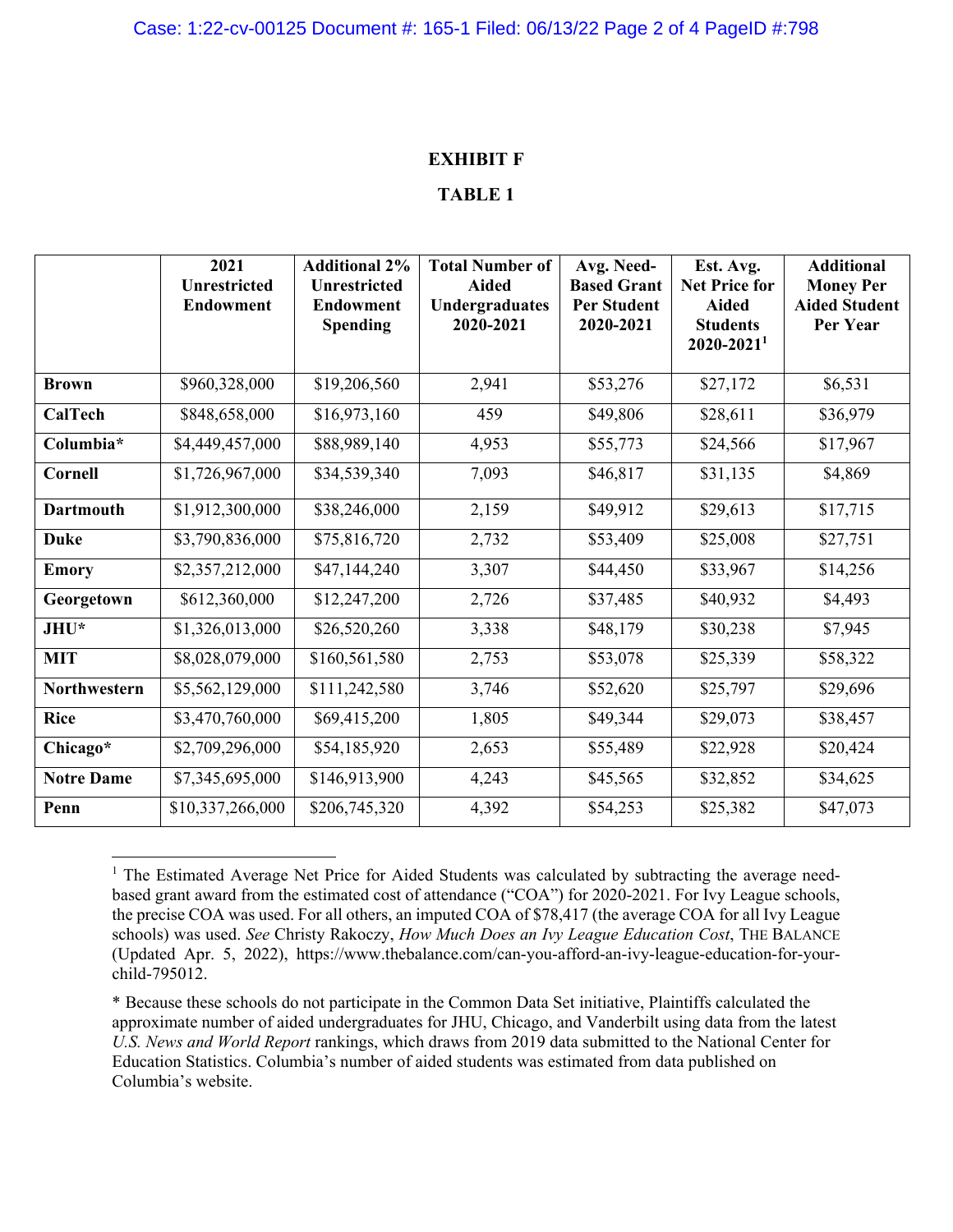| Vanderbilt* | \$6,569,806,000 | \$131,396,120 | 3,247 | \$53,944 | \$24,473 | \$40,467 |
|-------------|-----------------|---------------|-------|----------|----------|----------|
| Yale        | \$7,048,097,000 | \$140,961,940 | 3,204 | \$59,150 | \$18,600 | \$43,996 |

#### **Sources**

#### **Brown University**:

https://investment.brown.edu/sites/g/files/dprerj681/files/Reports/INV\_Endowment%20Report%20FY2 1\_MP-1458-WEB.pdf (2021 endowment); https://oir.brown.edu/sites/default/files/2020-

04/CDS 2020 2021 Final2 0.pdf (2020-2021 enrollment and financial aid data).

**California Institute of Technology**: https://finance.caltech.edu/documents/20745/FS\_20\_21.pdf (2021 endowment); https://finance.caltech.edu/documents/18064/cds 2021.pdf (2020-2021 enrollment and financial aid data).

**Columbia University**: https://www.columbia.edu/content/financial-overview (2021 endowment); https://opir.columbia.edu/sites/default/files/content/Statistical%20Abstract/opir\_enrollment\_history.pdf (2020 enrollment by school); https://cc-seas.financialaid.columbia.edu/ask/faq/question/4609 (approximate percentage of aided CC and SEAS students);

https://www.gs.columbia.edu/content/applying-undergraduate-financial-aid (approximate percentage of aided GS students); https://cc-seas.financialaid.columbia.edu/eligibility/facts (annual financial aid spending); https://nces.ed.gov/ipeds/datacenter/institutionprofile.aspx?unitId=190150&goToReportId=6 (average need-based grant aid per student).

**Cornell University**: https://www.dfa.cornell.edu/sites/default/files/cornell-financial-report-FY2021.pdf (2021 endowment); http://irp.dpb.cornell.edu/wp-content/uploads/2021/06/CDS\_2020-2021\_FINAL.pdf (2020-2021 enrollment and financial aid data).

## **Dartmouth College**:

https://www.dartmouth.edu/finance/documents/financial\_management\_tab\_documents/endowment\_repo rt\_2004.pdf (2021 endowment); https://www.dartmouth.edu/oir/pdfs/cds\_2020-2021.pdf (2020-2021 enrollment and financial aid data).

**Duke University**: https://resources.finance.duke.edu/resources/docs/financial\_reports2020-21.pdf (2021 endowment); https://finance.provost.duke.edu/sites/default/files/u21/CDS\_2020-2021.pdf (2020-2021 enrollment and financial aid data).

## **Emory University**:

https://finance.emory.edu/home/\_includes/documents/sections/accounting/audits/fy2021.pdf (2021 endowment); https://provost.emory.edu/planning-

administration/\_includes/documents/sections/about/Emory-Common-Data-Set-2020-2021.pdf (2020- 2021 enrollment and financial aid data).

**Georgetown University**: https://georgetown.app.box.com/s/pki3gpz4t63ojsl7zuvannbc1hf4cr0c (2021 endowment); https://georgetown.app.box.com/s/32o25lslrx69q6n4n12egrd5yudswpl7 (2020-2021 enrollment and financial aid data).

## **Johns Hopkins University**:

https://finance.jhu.edu/reports\_guides/financial\_reports/AnnualReport2021.pdf (2021 endowment); https://www.usnews.com/best-colleges/jhu-2077/paying (2019 enrollment and financial aid data).

## **Massachusetts Institute of Technology**:

https://vpf.mit.edu/sites/default/files/downloads/TreasurersReport/MITTreasurersReport2021.pdf (2021 endowment); https://ir.mit.edu/cds-2021 (2020-2021 enrollment and financial aid data).

**Northwestern University**: https://www.northwestern.edu/investment/growth-of-the-fund.html (2021 endowment); https://enrollment.northwestern.edu/pdf/common-data/2020-21.pdf (2020-2021 enrollment and financial aid data).